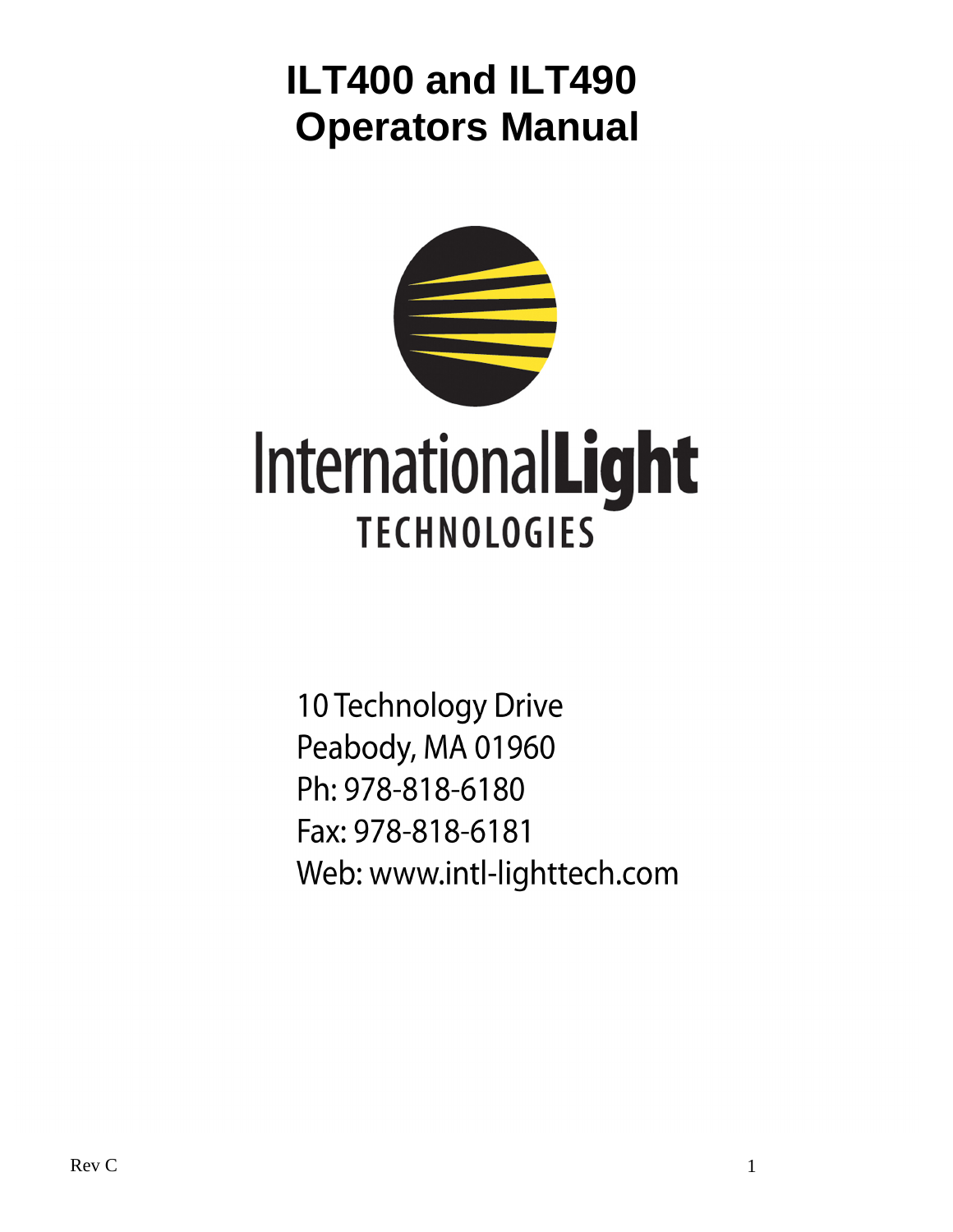

## **Check Package Contents**

Your new ILT400 or ILT490 belt radiometer system includes:

- Belt Radiometer
- A400 charger, or uni-charger
- CC400 Carrying case
- NIST traceable calibration certificate
- Operators manual



## **Introduction**

Congratulations on your purchase of the International Light Technologies **ILT400/ILT490** Profiling Belt Radiometer. The **ILT Belt radiometer** was the world's first one-button, real-time diagnostic tool for assuring proper exposure in your curing processes and optimum operation of your conveyorized curing chamber .The **ILT400/ILT490** is extremely rugged and easy to operate. With proper care and annual calibration service this meter will give you many years of dependable, accurate service.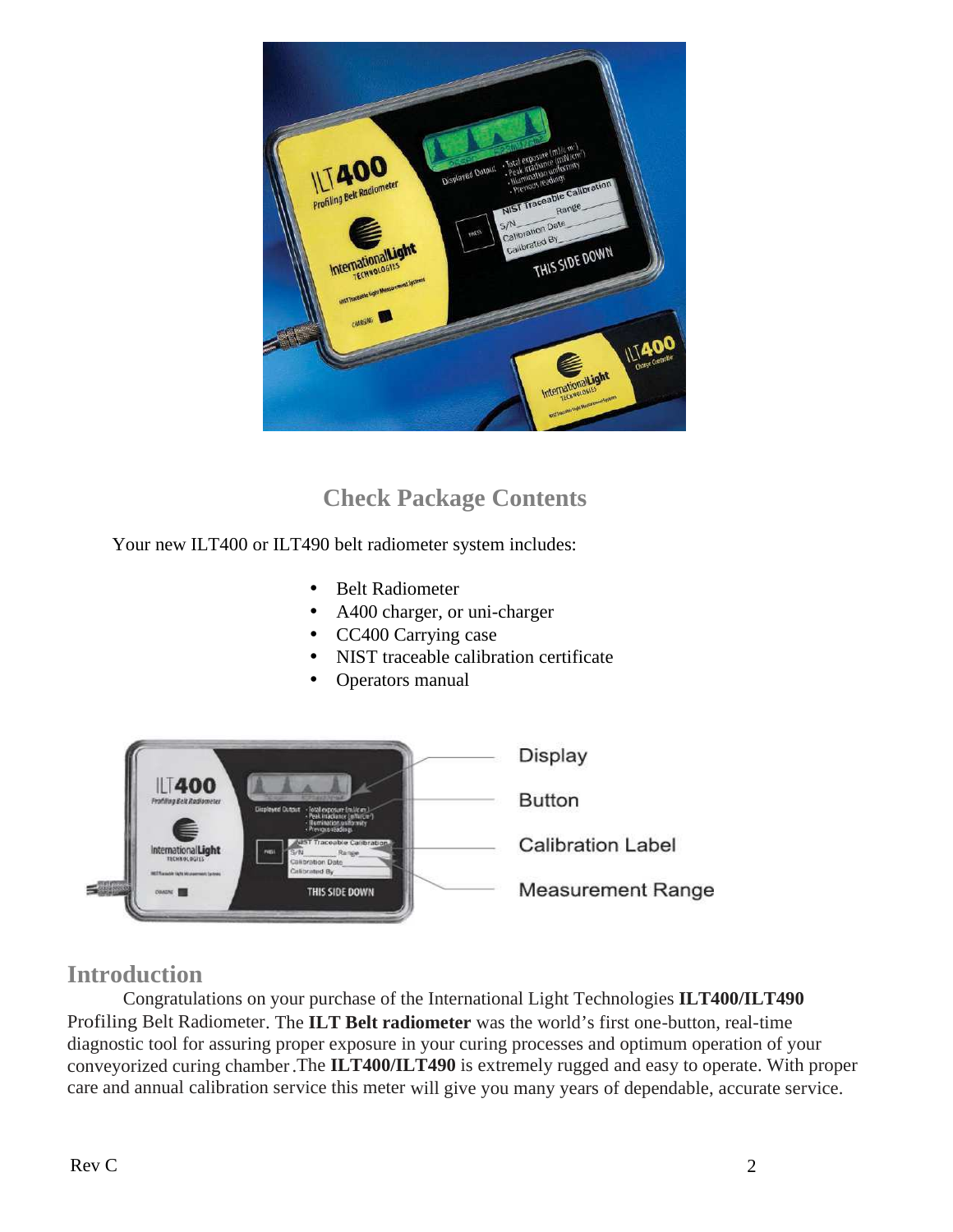## **WARNING: PLACING THE ILT400/ILT490 FACING INCORRECTLY (WITH LABEL SIDE UP) WILL CAUSE SEVER DAMAGE.**



THIS SIDE TOWARDS LAMP KEEP SENSOR CLEAN Keep the metal side clean and shiny to help prevent overheating which can cause a reduction in readings.

**Battery Test:** (software version 3.30 and higher) **When you first turn on the unit, the system will automatically test the battery. If the battery is low, a warning to charge the battery before using** will appear and then shut off the unit if the system needs to be re-charged. See recharging instructions on page 6.

### **1. TAKING DATA (DATA ACQUISITION MODE):**

If the screen is blank, press the on/control button, marked "PRESS" **once**. The unit will turn on and will display screen 1 to the right (It will turn off automatically in 5 minutes if it is not run through the curing chamber)

Place the meter **LABEL SIDE DOWN** on the conveyor. When it emerges from the chamber the display will alternate every 5 seconds between numeric and graphical displays similar to screens 2 and 3 to the right.

To stop the display from alternating, press "PRESS" **once**. Press it once again to start the display alternating again. The **ILT400/ILT490** will shut itself off automatically after five minutes. To shut it off immediately press "PRESS" **two times** quickly.

The current profile may be stored for future analysis in the data acquisition mode by pressing the "PRESS' button **three times** rapidly.. Please read the following section 2. for more information on creating a baseline or chapter 3. for using analysis mode.

## **2. CREATING A BASELINE**

You cannot use the data analysis mode until you store a baseline. If you attempt to perform analysis prior to saving a baseline, you will see an error message "no baseline profile stored". To create a baseline, Follow step 1 above to obtain a reading, and then press the "PRESS' button **three times** rapidly. This will save the current profile permanently as a baseline. "PRESS' button **two times** to shut meter off.

To change the saved baseline, simply take a new reading following step 1. Press the "PRESS' button **three times** while a current profile is displayed. This will replace the existing baseline permanently

*Note: We recommend updating your baseline whenever you install new lamps, clean or re-align reflectors, or perform maintenance.* 





199 mW/cm<sup>2</sup>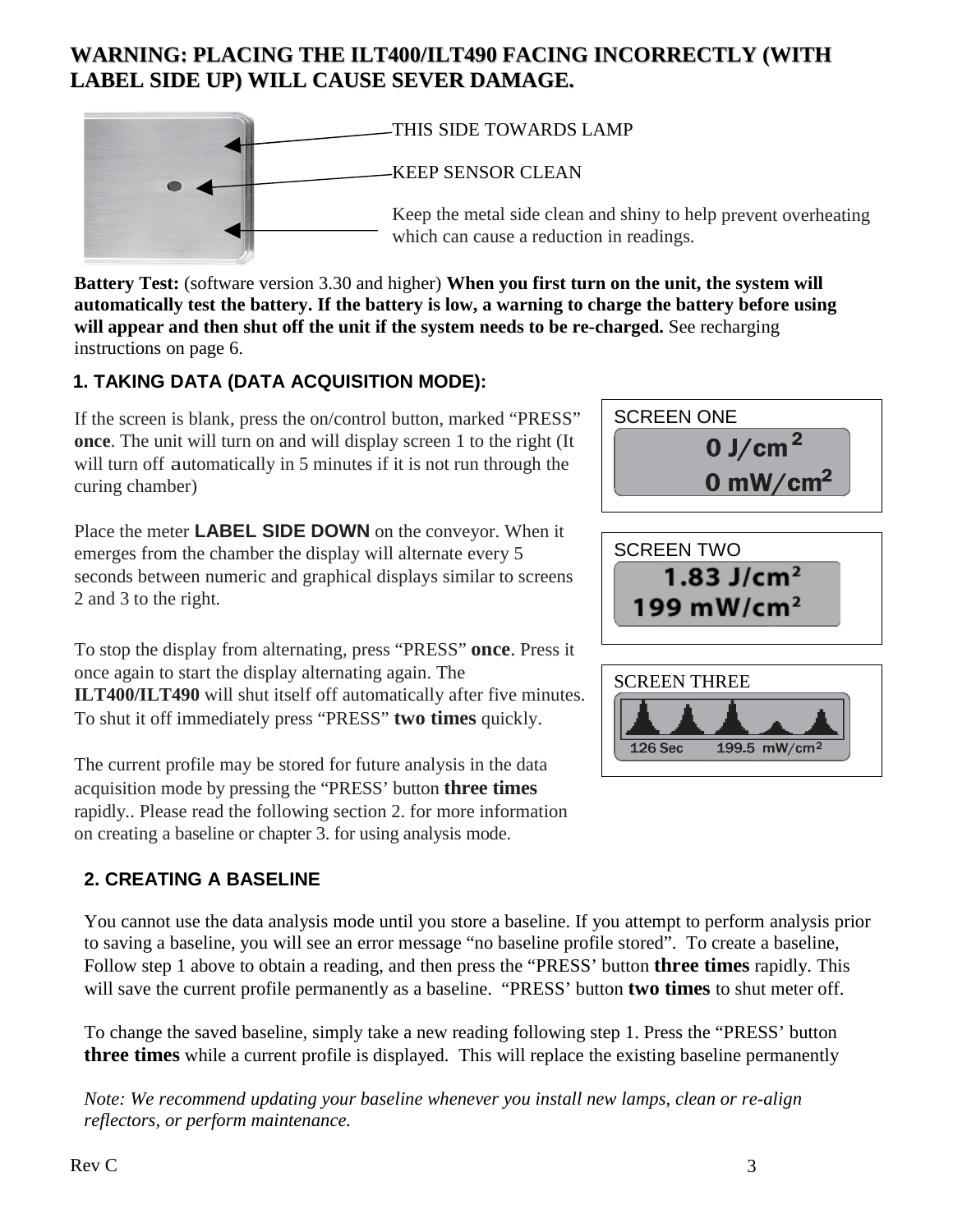#### **3. ACCESSING DATA ANALYSIS/SYSTEM DIAGNOSIS MODE:**

The meter provides a visual display of the status of your lamps and reflectors and allows you to compare the current reading to your stored base line. The meter will hold one baseline profile and one current reading profile in memory, that can be visually compared in analysis mode.

To enter analysis mode the meter must be turned off and the screen blank. **"PRESS"** the button **twice** when the unit is **off** to turn the meter on in data analysis mode. If you have just completed step 1. Taking Data, **"PRESS"** the button **two times** quickly to turn the unit off then **"PRESS"** the button **two times** again to turn the meter on in data analysis mode.

NOTE: Each time the **"PRESS"** button is pressed **one time** to turn the unit on, the current reading is replaced. If you do not take a new measurement and attempt to use analysis mode an error message, **"no profile captured"** will be displayed. You will need to follow step 1. and take a new current reading, Press the **"PRESS"** button **twice** to turn the meter off and **"PRESS"** button **twice** again to return to analysis mode.

#### **FEATURES AND OPTIONS IN DATA ANALYSIS MODE:**

Analysis mode opens with the current profile displayed as shown below on the left. To change the display, press the "PRESS" button **one time** which will toggle through current, baseline and difference screens. "PRESS" button twice to exit and shutdown.

The current profile is identified by the letter "C" in the lower left corner of the display. The amount of seconds (126) is shown in the middle and the peak irradiance value 271 mW/cm2 is shown on the right.



The base line profile (above on the right)is identified by the letter "B" in the lower Left corner of the display. In this example you can compare the baseline profile, to the current profile and see that the peak irradiance has not change, (both read 271 mW/cm<sup>2</sup>). Though the peak is the same, it is clear that lamp number two has decreased in intensity as the height of the profile of lamp 2 is about half that of the lamps 1 and 3, indicating it has lost power. The run time of 126 sec is noted to the left of the peak irradiance. The run time information is provided for process comparison. When different belt speeds or different exposure times are used the shapes of the peaks and valleys may appear different (broader or narrower) and this information can be useful in understanding changes in shape.



weaker than it was when the base line was taken. The  $\pm 32\%$  indicates that the maximum (full scale) difference The difference screen shows the percentage difference in the irradiance profiles. The "7D" in the lower right corner of the screen shows that there were 7 days between the base line and current run. An "M" or "H" would indicate minutes or hours between measurements. The display shows both decreases and increases in performance. In this case, the upside down peaks indicate that the only change is lamp two which is currently is 32%. The accuracy of the difference display is graphically limited to 5%.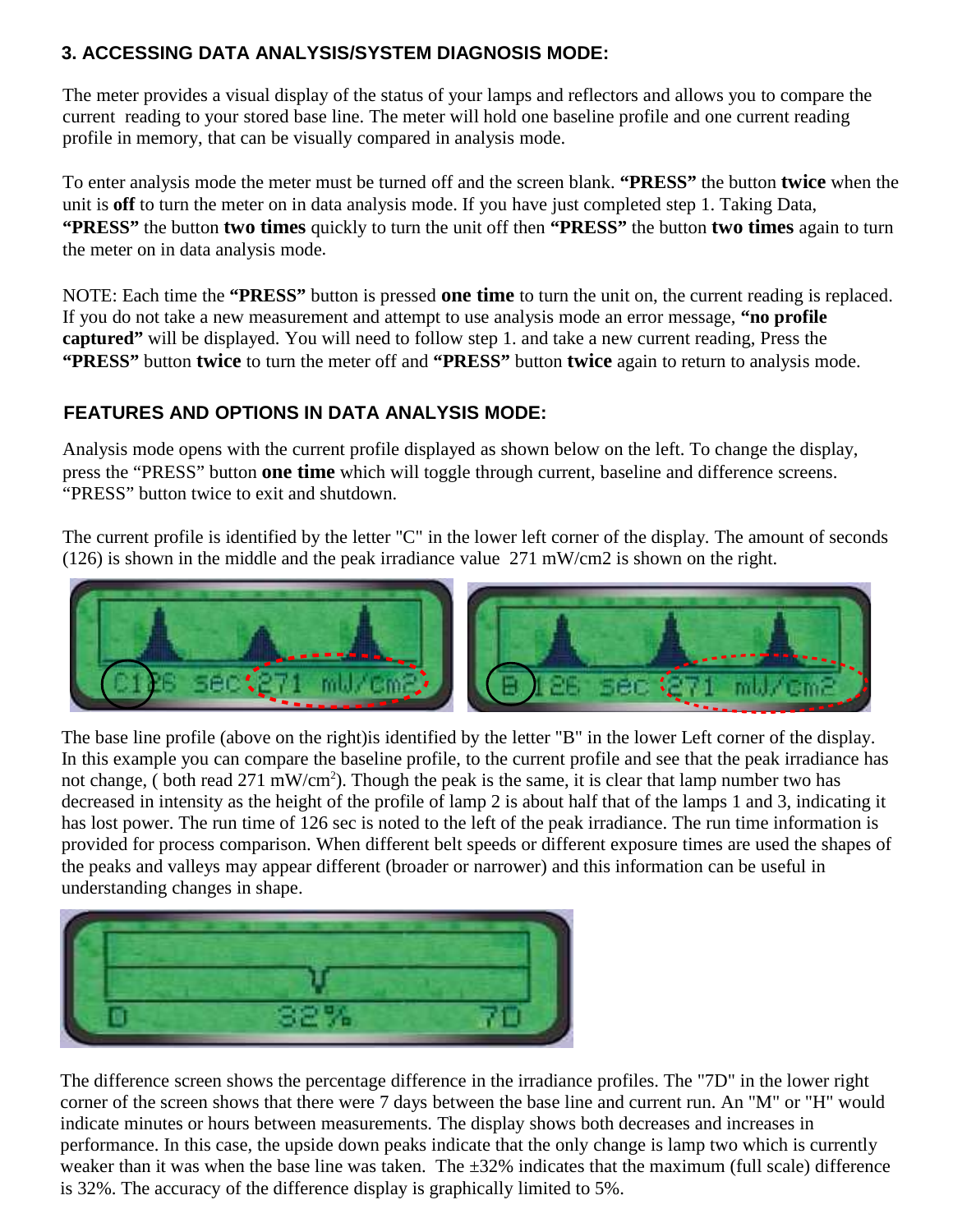## Quick Review: Real-Time System **Diagnostics**



#### **SYSTEM ANALYSIS FOR MAINTANANCE**

The irradiance profile display can be a powerful diagnostic for determining the type of maintenance that is required. In the diagram to the right we have provided some examples for interpreting the information provided by the display. Peaks 1 and 3 represent well focused normal output lamps. Peak 2 is lower and wider. This indicates that lamp 2 is probably out of focus or that the reflector is very dirty. Peak 4 is lower but not wider. This indicates that lamp 4 is loosing power, but is well focused. Peak 5 has a double hump. This can indicate that either the reflector is severely defocused or that it is warped or delaminated. The lamp may also be weak.



**To exit analysis mode simply press the "PRESS" button twice quickly at any time.**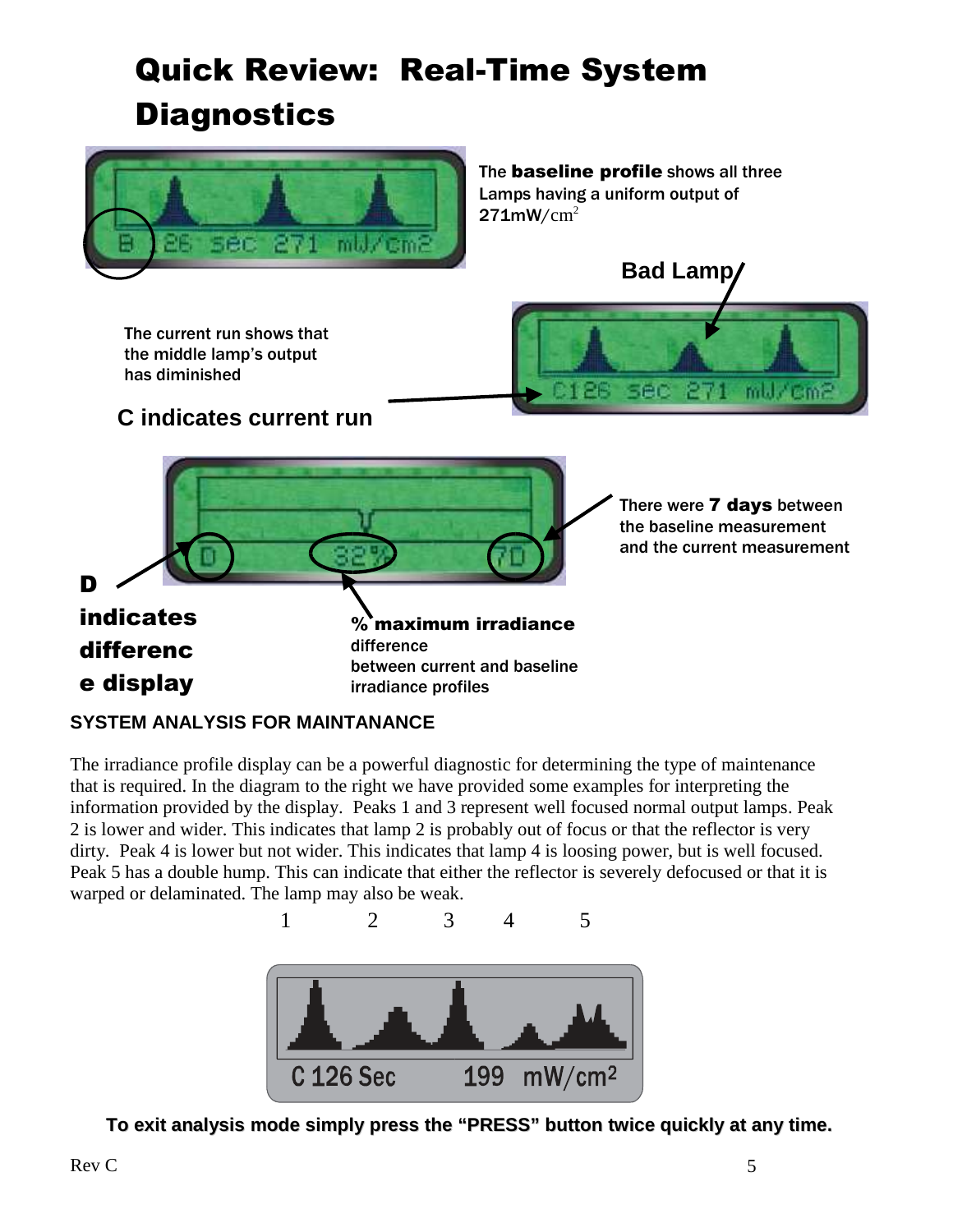#### **ILT400 Maintenance**

The ILT400 is a very rugged instrument and should not require any maintenance other than cleaning the exposed surface. *Note: It is important to keep the exposed surface shiny and clean and to avoid contaminating the input optic located in the round aperture on the exposed side.* We recommend lens cleaners, a soft cloth and/or a Q-tip using care to prevent scratching the housing and optic. Over time the bandpass filters and integrating sphere in the meter may begin to degrade due to the extreme UV exposure. This gradual degradation manifests itself in changes in total transmission and bandpass characteristics, both of which adversely affect the calibration. It is, in part, for this reason that the meter should be re-calibrated on an annual basis. In some cases, with extreme use (irradiance, frequency, or temperature) shorter calibration cycles are required.

#### **ANNUAL RECALIBRATION AND REPAIR**

The recalibration procedure includes evaluation of the charging system and batteries, evaluation of the internal optics (sensor, filter and integrating sphere), and a complete optical and electrical calibration traceable to N.I.S.T. And is ISO17025 accredited. Calibration and repair service is available by obtaining an RMA (returned materials authorization) number on our website: https://www.intl-lighttech.com/rma and shipping goods to 10 Technology Dr. Peabody MA 01960 attn RMA #\_\_\_\_\_. or your local rep. outside of USA. Customer Service may be reached at:

> Email: ilservice@intl-lighttech.com Tel: 978-818-6180 x 2 Fax: 978-818-6181

**Battery Recharging: (NOTE: Older models (LEFT) use 1 LED, Newer models RIGHT use 2 LED's)**



On the lower left side of the meter is a female receptacle used for charging the five internal rechargeable batteries. Different version meters have different charging units as you can see in the photo above. Older models use the A400unicharger or A400charger, which has a solid metal post and the inside of the receptacle is a black surface with a empty hole in the center. Newer units have a yellow tipped post and the inside of the receptacle is green board with a pin in the center of the hole. When the correct charger is plugged into an AC outlet and connected to the meter and begins charging, the RED LED will light to indicate the system is charging. When the RED LED turns off the system is fully charged. On newer Units the Green LED will always remain on when proper plug connection is made. It is the RED led that indicates charging is ongoing in both versions. You can expect about 3 to 5 hours of continuous operation when fully charged. Older model chargers should be unplugged from meter body when not being charged to prevent battery drain. *Always allow the unit to fully charge and for the RED LED to shut off before use.*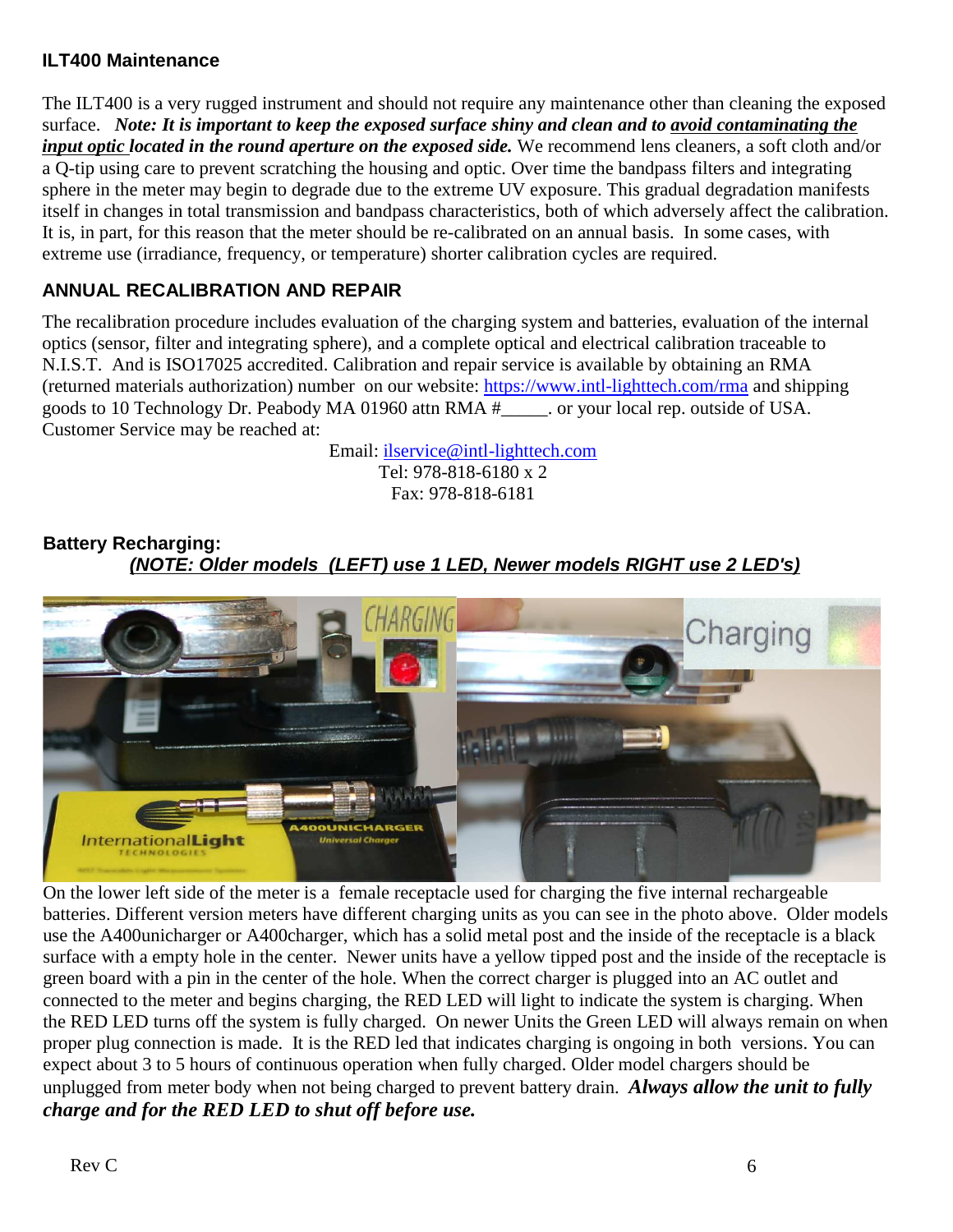**WARNING:** Do not plug A400charger USA charger into 220/230 V supply Universal charges are available for use outside of USA which includes three plug adapters: type A US 110V 2 prong, type G UK 230 V 3 prong, and type C Europe 230 V two prong.)

**Warning:** In some models the batteries will drain if the charger is left plugged into the meter when not connected to power. After use, we recommend keeping unit plugged in to power in charge mode. This will assure unit is ready when needed. If not being charged, be sure to unplug charger from unit.

#### **Software**

The most current software is version is 3.30 updated July of 2007. The 3.30 software can handle belt speeds of 1 to 80 fpm, and irradiance values from  $1 \text{mW/cm}^2$  up to 20 W/cm<sup>2</sup>. Version 3.30 software begins data capture when 10 mW/cm<sup>2</sup> is measured and can profile once an irradiance value of 20 mW/cm<sup>2</sup> is measured. Once an irradiance of 20  $mW/cm<sup>2</sup>$  is measured, the system will continue to measure until less than 20 mW/cm<sup>2</sup> is measured for 5 consecutive seconds. Once the 5 seconds threshold is met, the measurement is complete, and the system will automatically begin toggling between the numerical and graphical display modes.

### **Warranty and Liability**

This ILT product is warranted against defects in material and workmanship for a period of one year from the date of shipment. During the warranty period, ILT will, without charge, repair or replace, at its discretion, the defective product or component parts. For warranty service or repair, this product must be returned to International Light Technologies. For products returned under warranty, the Buyer shall prepay shipping charges (including shipping charges, duties, and taxes for products returned to ILT from another country), and ILT will pay for shipping charges to return the product to the Buyer. This warranty does not apply in the event of misuse or abuse of the product or as a result of unauthorized alterations, modifications or repairs, if the serial number is altered, defaced or removed, the improper or inadequate maintenance by the Buyer, Buyer-supplied software or interfacing, or improper site preparation or maintenance. No other warranty is expressed or implied. ILT shall not be liable for any consequential damages, including without limitation, damages resulting from loss of use, as permitted by law.

NOTE: Removal of the label from the ILT400 voids warranty.

#### TROUBLE SHOOTING GUIDE:

- 1. DISPLAY TURNS BLACK: This is an indication that the meter is being overheated. Assure the meter is cool prior to insertion in the oven, assure shiny surface is clean to allow maximum reflectance of heat, shorten time in the oven and/or increase the distance from the lamp.
- 2. RED CHARGING LIGHT DOES NOT TURN ON WHEN I PLUG IN THE CHARGER. If the charging plug is not inserted completely, the LED may not light. Remove the plug and reinsert fully into the charge jack. If the ILT400 is fully charged, the LED will not light.
- 3. MY METERS ARE NOT READING THE SAME. First be sure you are comparing two of the same models. ILT meters come in different spectral versions. Two ILT UVA meters should read within the stated tolerance on the calibration certificate, but may not read the same as a meter from another manufacturer or as our UVB meter. You can compare spectral and spatial response of the two meters which in most cases will explain the variation in readings. If you are comparing two ILT meters measuring the same spectrum, both in calibration they should read within the tolerance noted. If it has been over 6 months since they have been calibrated, it could be that the usage level requires a shorter cal cycle than you have implemented, or it could be an indication that there is a problem. Please contact our service dept with the model and serial number and a short sample of readings taken.